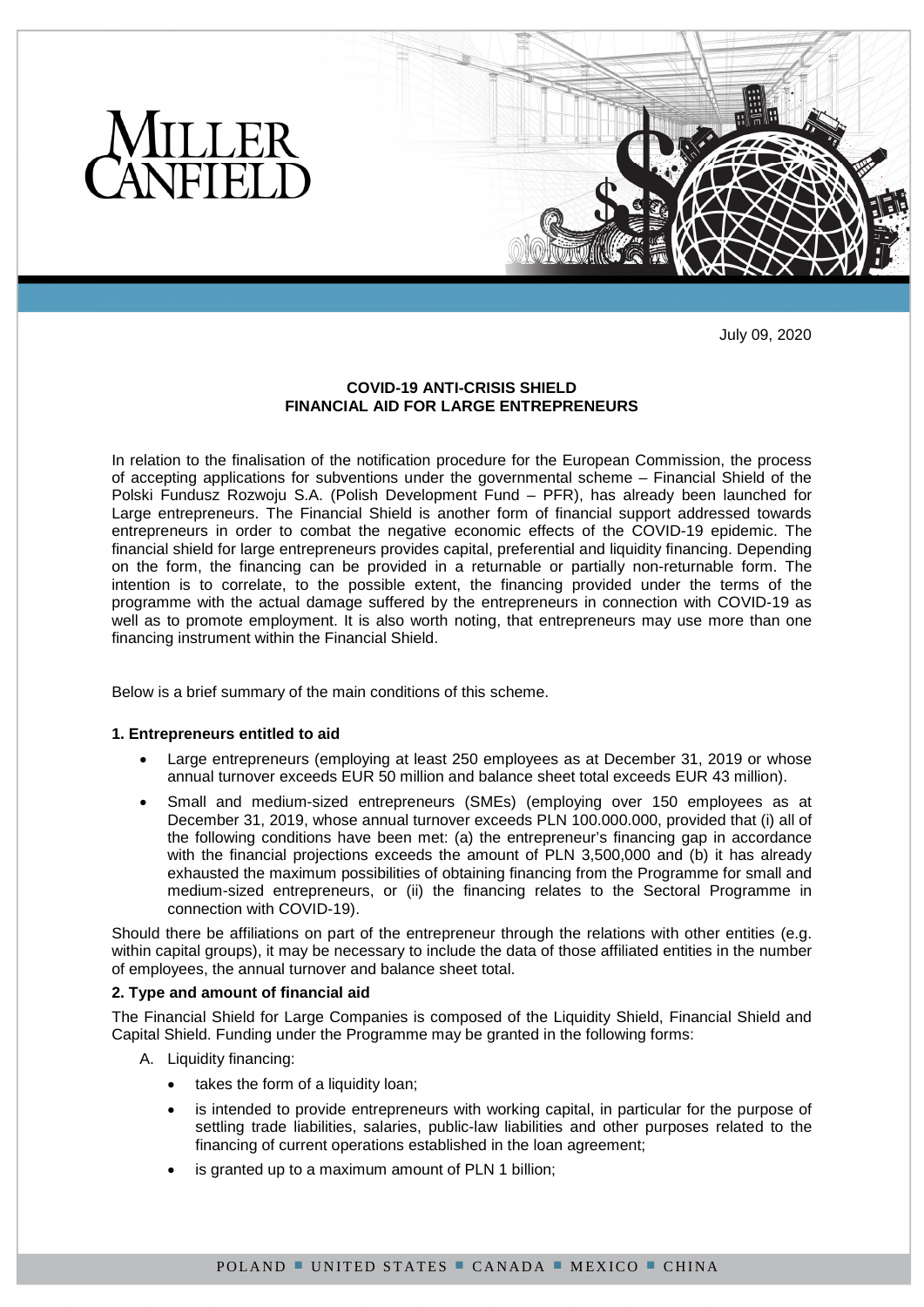- repayment of the loan must be made within 4 years from the date of signing the loan agreement;
- the interest rate on the liquidity loan is 1% in the case of SMEs in the first year from the date of signing the loan agreement, 1.25% in the second and third year and 1.75% in the fourth year, and in the case of large entrepreneurs 1.25% in the first year from the date of signing the loan agreement, 1.75% in the second and third year and 2.75% in the fourth year. No commissions or fees are charged on the loan agreement.
- B. Preferential financing:
	- is intended to partially cover the actual damage suffered by a large entrepreneur as a result of COVID-19;
	- is granted in the form of a redeemable loan up to a maximum of 75% of its value or 75% of the actual damage suffered as a result of COVID-19;
	- the loan is granted in an amount no higher than the estimated damage due to COVID-19 (up to a maximum of PLN 750 million);
	- actual damage due to COVID-19 will be calculated for a period no longer than between 1 March 2020 and 31 August 2020, ex post on the basis of actual financial data;
	- the maximum repayment period of the preferential loan is 4 years from the date of signing the loan agreement;
	- the interest rate of the preferential loan is 1% in the case of SMEs in the first year following the date of signing of the loan agreement, 1.25% in the second and third year and 1.75% in the fourth year and in the case of large entrepreneurs 1.25% in the first year following the date of signing of the loan agreement, 1.75% in the second and third year and 2.75% in the fourth year. No commissions or fees are charged on the loan agreement.
- C. Capital financing:
	- is intended to enable an entrepreneur to restore a stable financing structure, which has been disturbed, in particular by the need to reduce or stop production or provision of services and by the demand fluctuations resulting from COVID-19, through capital injections:
	- may be provided, in particular through the following capital instruments: (i) shares or stocks; (ii) subscription warrants; (iii) bonds or loans convertible into stock, subscribed or purchased by the PFR on market terms or under a State aid regime.

### **3. Conditions for the aid being granted**

The entrepreneur needs to meet one of the following conditions:

- has recorded a decrease in economic turnover (sales revenues) of **at least 25%** in any month after February 1, 2020 compared to the previous month or the same month last year, due to the economic disruption caused by COVID-19.
- lost the ability to manufacture or provide services or to receive products or services by the purchasers due to lack of availability of components or resources in connection with COVID-19;
- does not receive payments for sales due to COVID-19 that exceed 25% of the receivables;
- due to financial market disruption, has no access to the capital market or credit limits in respect of new contracts;
- is a participant in the Sector Programmes in connection with COVID-19.

### **4. Additional criteria**

The entrepreneur must also meet the following conditions:

- The entrepreneur conducted business activity as at December 31, 2019.
- The entrepreneur (i) has a tax residence within the EEA, (ii) is registered in Poland (in the National Court Register KRS or Central Register of Business Activity and Information CEIDG) and (iii) its majority ultimate beneficial owner does not have a tax residence in the so-called tax havens.